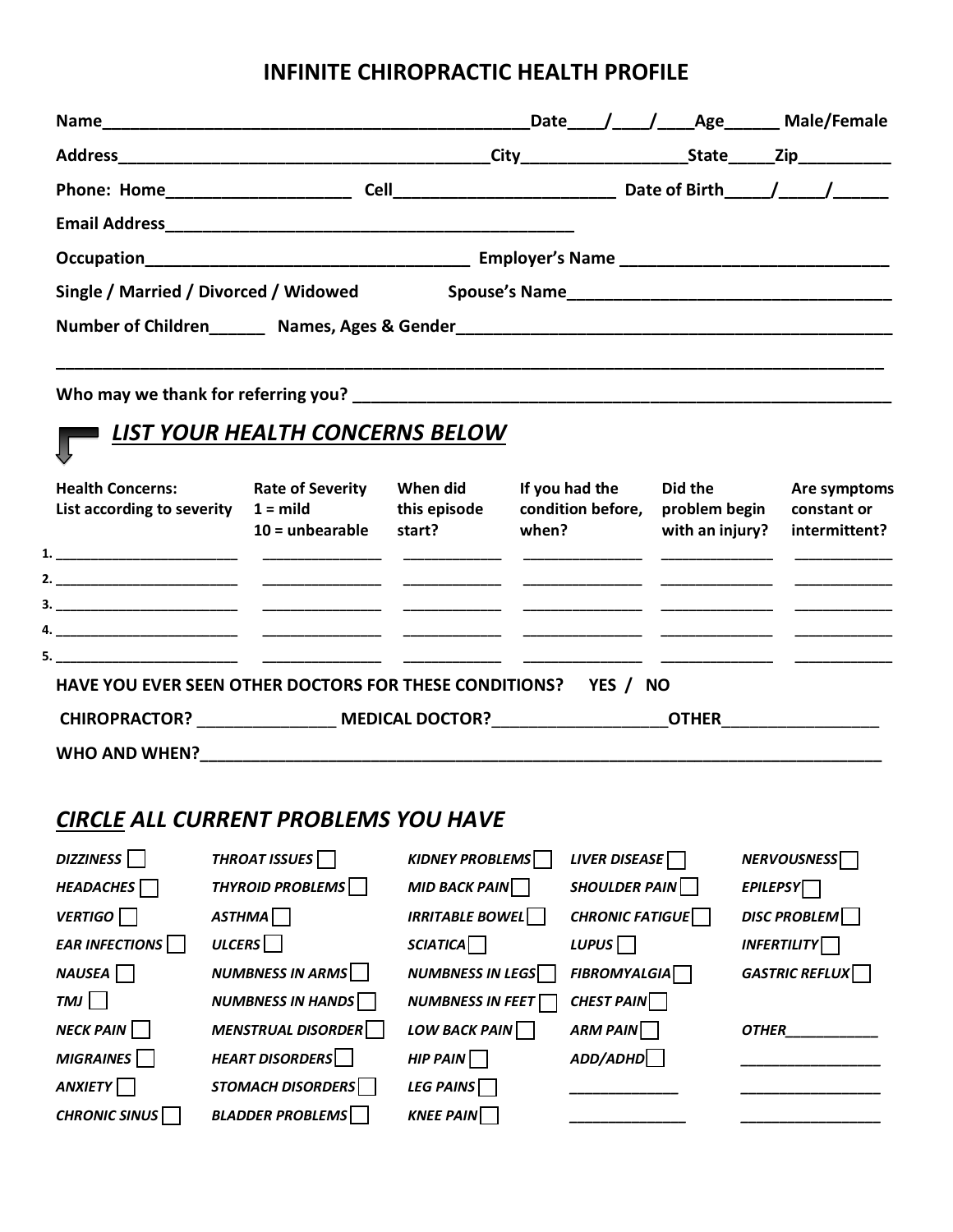# *CIRCLE ANY CONDITION YOU HAVE NOW/ HAVE HAD:*

| STROKE CANCER HEART DISEASE SPINAL SURGERY SEIZURES SPINAL BONE FRACTURE SCOLIOSIS DIABETES |
|---------------------------------------------------------------------------------------------|
|                                                                                             |
| LIST ALL Over the Counter & PRESCRIPTION MEDICATIONS YOU ARE ON:                            |
|                                                                                             |
| HAVE YOU HAD PREVIOUS CHIROPRACTIC CARE? YES / NO                                           |
|                                                                                             |
| HAVE YOU EVER BEEN KNOCKED UNCONCIOUS? YES / NO FRACTURED A BONE? YES / NO                  |
|                                                                                             |
|                                                                                             |
| WHAT IS YOUR PRIMARY REASON FOR WANTING TO BE EVALUATED BY A CHIROPRACTOR?                  |
| <b>PREVENTION</b>                                                                           |
| <b>MAINTENANCE</b>                                                                          |
| <b>IMPROVEMENT OF HEALTH</b>                                                                |
|                                                                                             |
|                                                                                             |

**IF THIS HEALTH PROFILE IS FOR A MINOR/CHILD, PLEASE FILL OUT AND SIGN BELOW WRITTEN CONSENT** 

# **FOR A CHILD**

**NAME OF PRACTICE MEMBER WHO IS A MINOR/CHILD \_\_\_\_\_\_\_\_\_\_\_\_\_\_\_\_\_\_\_\_\_\_\_\_\_\_\_\_\_\_**

 $\overline{\phantom{a}}$  ,  $\overline{\phantom{a}}$  ,  $\overline{\phantom{a}}$  ,  $\overline{\phantom{a}}$  ,  $\overline{\phantom{a}}$  ,  $\overline{\phantom{a}}$  ,  $\overline{\phantom{a}}$  ,  $\overline{\phantom{a}}$  ,  $\overline{\phantom{a}}$  ,  $\overline{\phantom{a}}$  ,  $\overline{\phantom{a}}$  ,  $\overline{\phantom{a}}$  ,  $\overline{\phantom{a}}$  ,  $\overline{\phantom{a}}$  ,  $\overline{\phantom{a}}$  ,  $\overline{\phantom{a}}$ 

\_\_\_\_\_\_\_\_\_\_\_\_\_\_\_\_\_\_\_\_\_\_\_\_\_\_\_\_ \_\_\_\_\_\_\_\_\_\_\_\_\_\_\_\_\_\_\_\_\_\_\_\_\_\_\_\_\_\_\_\_\_\_\_\_\_\_\_\_\_\_\_\_\_\_

**I AUTHORIZE DRS. NICO AND ALYSSA CAPONI, AND ANY AND ALL INFINITE CHIROPRACTIC STAFF TO PERFORM DIAGNOSTIC PROCEDURES, RADIOGRAPHIC EVALUATIONS, RENDER CHIROPRACTIC CARE AND PERFORM CHIROPRACTIC ADJUSTMENTS TO MY MINOR/CHILD.**

**AS OF THIS DATE, I HAVE THE LEGAL RIGHT TO SELECT AND AUTHORIZE HEALTH CARE SERVICES FOR MY MINOR/CHILD. IF MY AUTHORITY TO SELECT AND AUTHORIZE CARE IS REVOKED OR ALTERED, I WILL IMMEDIATELY NOTIFY INFINITE CHIROPRACTIC.**

DATE GUARDIAN SIGNATURE

WITNESS SIGNATURE GUARDIAN'S RELATIONSHIP TO MINOR / CHILD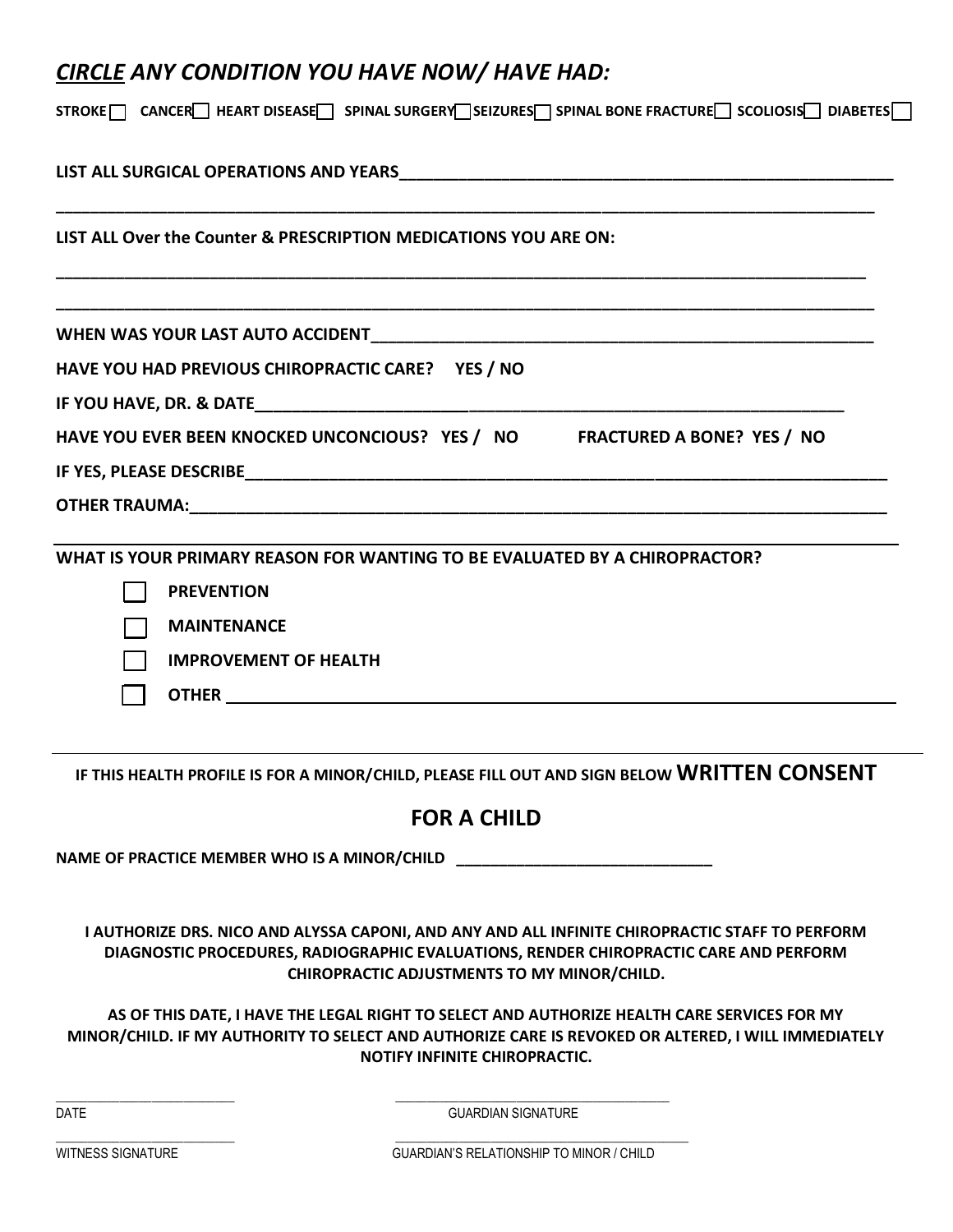### **VISUAL ANALOGUE SCALE (VAS)**

Please circle the number that best describes the question asked. If you have more than one complaint, please answer each question for each individual complaint and indicate the score of each complaint. **Use a different symbol for each of your** *own* **complaints.**

### **EXAMPLE:**

|                                            |                |                |                |                |                |             |                |   |   | Headache - $\bigcirc$ Neck pain - $\bigwedge$ Low back pain - |                                                                                                                                                                                                                                                                                                 |
|--------------------------------------------|----------------|----------------|----------------|----------------|----------------|-------------|----------------|---|---|---------------------------------------------------------------|-------------------------------------------------------------------------------------------------------------------------------------------------------------------------------------------------------------------------------------------------------------------------------------------------|
|                                            | No pain $\_\_$ | 1              |                |                |                |             |                |   |   | $3$ 4 5 6 7 8 9                                               | Worst possible pain<br>10                                                                                                                                                                                                                                                                       |
| 1. How would you rate your pain RIGHT NOW? |                |                |                |                |                |             |                |   |   |                                                               | <b>Key: Use your own complaints</b>                                                                                                                                                                                                                                                             |
| $\overline{0}$                             | $\mathbf{1}$   | 2              | $\mathfrak{Z}$ | $\overline{4}$ | 5 <sup>5</sup> | 6           | $\overline{7}$ | 8 | 9 | 10                                                            |                                                                                                                                                                                                                                                                                                 |
| 2. What is your typical or AVERAGE pain?   |                |                |                |                |                |             |                |   |   |                                                               | $\frac{1}{2}$ . The contract of $\frac{1}{2}$ , $\frac{1}{2}$ , $\frac{1}{2}$ , $\frac{1}{2}$ , $\frac{1}{2}$ , $\frac{1}{2}$ , $\frac{1}{2}$ , $\frac{1}{2}$ , $\frac{1}{2}$ , $\frac{1}{2}$ , $\frac{1}{2}$ , $\frac{1}{2}$ , $\frac{1}{2}$ , $\frac{1}{2}$ , $\frac{1}{2}$ , $\frac{1}{2}$ , |
| $\overline{0}$                             | $\mathbf{1}$   | $\overline{2}$ | $\overline{3}$ | $\overline{4}$ | 5 <sup>5</sup> | 6           | $\overline{7}$ | 8 | 9 | 10                                                            |                                                                                                                                                                                                                                                                                                 |
|                                            |                |                |                |                |                |             |                |   |   |                                                               | 3. What is your pain level at its WORST? (How close to 10 does your pain get at its worst?)                                                                                                                                                                                                     |
| $\overline{0}$                             | $\mathbf{1}$   | $\overline{2}$ | $\overline{3}$ | $\overline{4}$ |                | $5\qquad 6$ | 7 8            |   | 9 | - 10                                                          |                                                                                                                                                                                                                                                                                                 |
| A.                                         |                |                |                |                |                |             |                |   |   |                                                               | 4. What daily activities are being restricted by your current health problems?<br>(i.e.; 2 activities of daily living that are limited by your health conditions)<br><u> 2000 - Andrea Andrewski, politik američki politik († 18. února 1900)</u>                                               |
|                                            |                |                |                |                |                |             |                |   |   |                                                               |                                                                                                                                                                                                                                                                                                 |
|                                            |                |                |                |                |                |             |                |   |   |                                                               |                                                                                                                                                                                                                                                                                                 |
| <b>Patient Name:</b>                       |                |                |                |                |                |             |                |   |   | Date:                                                         |                                                                                                                                                                                                                                                                                                 |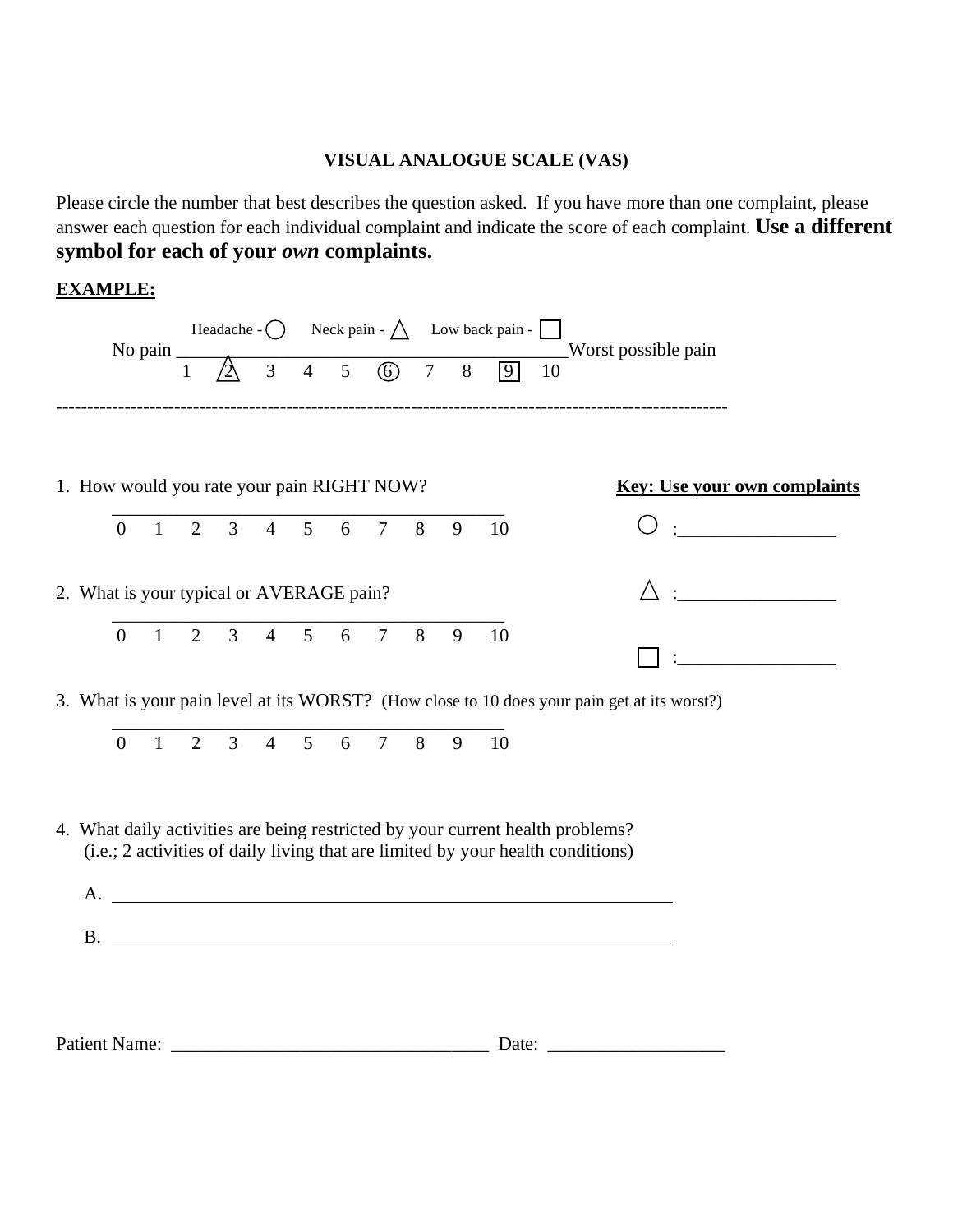## **X-RAY AUTHORIZATION**

AS YOUR HEALTHCARE PROVIDER, WE ARE LEGALLY RESPONSIBLE FOR YOUR CHIROPRACTIC RECORDS. WE MUST MAINTAIN A RECORD OF YOUR X-RAYS IN OUR FILES. AT YOUR REQUEST, WE WILL PROVIDE YOU WITH A COPY OF YOUR X-RAYS IN OUR FILES. **THE FEE FOR COPYING YOUR X-RAYS IS \$60.00. THIS FEE MUST BE PAID IN ADVANCE.**

DIGITAL X-RAYS ON CD WILL BE AVAILABLE WITHIN 72 HOURS OF PREPAYMENT ON ANY REGULAR PRACTICE HOURS DAY. **PLEASE NOTE:** X-RAYS ARE UTILIZED IN THIS OFFICE TO HELP LOCATE AND ANALYZE **VERTEBRAL SUBLUXATIONS.**  THESE X-RAYS ARE NOT USED TO INVESTIGATE FOR MEDICAL PATHOLOGY. THE DOCTORS OF INFINITE CHIROPRACTIC DO NOT DIAGNOSE OR TREAT MEDICAL CONDITIONS; HOWEVER, IF ANY ABNORMALITIES ARE FOUND, WE WILL BRING IT TO YOUR ATTENTION SO THAT YOU CAN SEEK PROPER MEDICAL ADVICE. **BY SIGNING BELOW YOU ARE AGREEING TO THE ABOVE TERMS AND CONDITIONS.**

\_\_\_\_\_\_\_\_\_\_\_\_\_\_\_\_\_\_\_\_\_\_\_\_\_\_\_\_\_\_\_\_\_\_\_\_\_\_\_\_\_\_ \_\_\_\_\_\_\_\_\_\_\_\_\_\_\_\_\_\_\_\_\_\_\_ **PRINT YOUR NAME HERE DATE**

**SIGNATURE YOUR AGE**

\_\_\_\_\_\_\_\_\_\_\_\_\_\_\_\_\_\_\_\_\_\_\_\_\_\_\_\_\_\_\_\_\_\_\_\_\_\_\_\_\_\_ \_\_\_\_\_\_\_\_\_\_\_\_\_\_\_\_\_\_\_\_\_\_\_

**FEMALE PATIENTS ONLY:** TO THE BEST OF MY KNOWLEDGE**, I BELIEVE I AM NOT PREGNANT** AT THE TIME X-RAYS ARE TAKEN AT INFINITE CHIROPRACTIC.

**SIGNATURE DATE**

**Pregnancy**

In order to provide you with the best and most effective care we can provide, please answer the following questions to the best of your ability.

Estimated Due Date: **Extinction** Date: **Extinction** Department of  $\mathbb{R}^n$ Name of OBGYN/Midwife: example of OBGYN/Midwife: Will you be using a Doula?<br>
<u>
Will you be using a Doula?</u> Preferred location of Delivery?

Are you aware of any complications specific to your pregnancy? If so, what are they?

\_\_\_\_\_\_\_\_\_\_\_\_\_\_\_\_\_\_\_\_\_\_\_\_\_\_\_\_\_\_\_\_\_\_\_\_\_\_\_\_\_\_ \_\_\_\_\_\_\_\_\_\_\_\_\_\_\_\_\_\_\_\_\_\_\_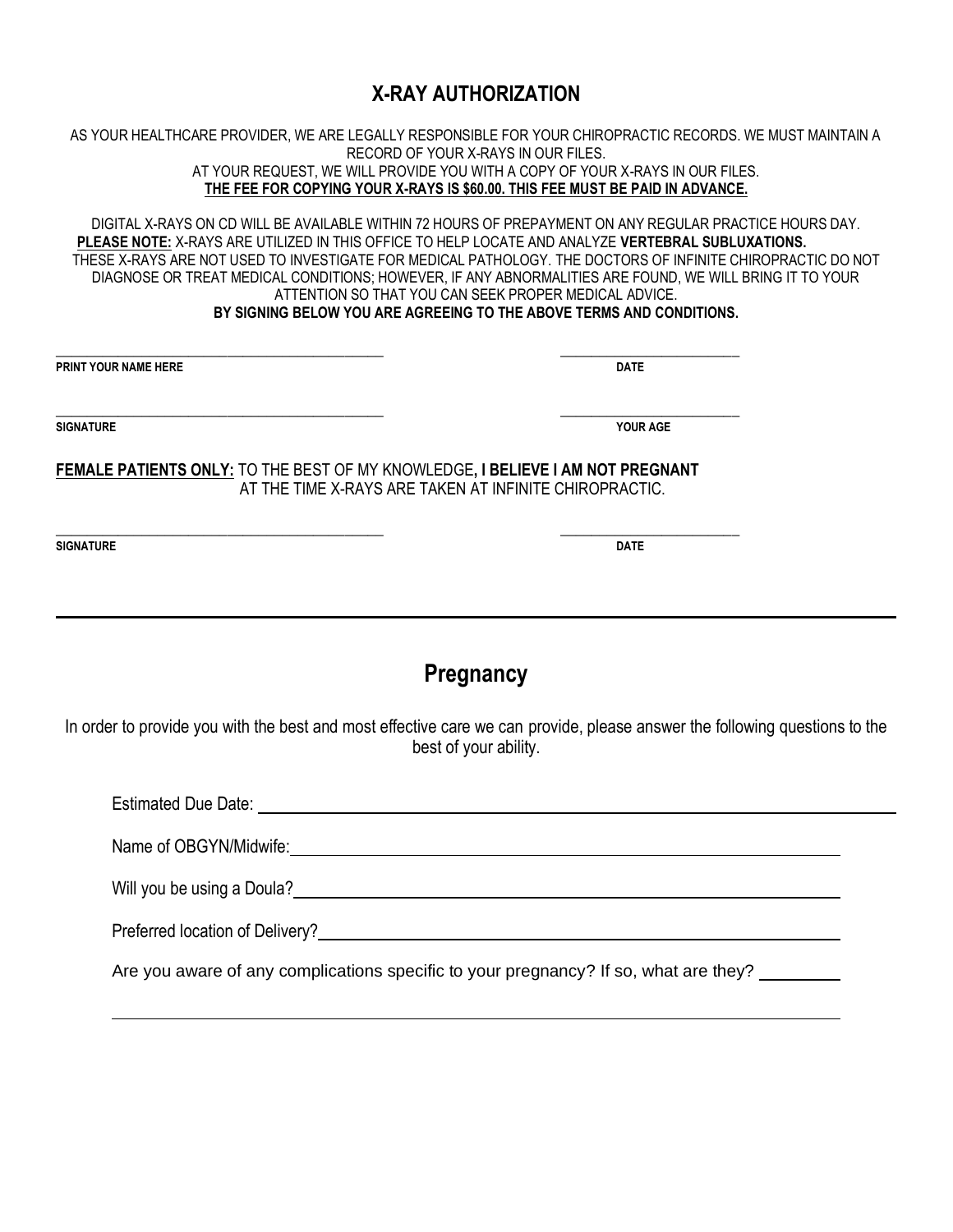#### **Practice Member Information (Must be Completed Before Services Can Be Rendered)**

|                                                                                                                                                                  | <b>MIDDLE</b> | LAST                                        |  |
|------------------------------------------------------------------------------------------------------------------------------------------------------------------|---------------|---------------------------------------------|--|
|                                                                                                                                                                  |               | Work__________________________              |  |
|                                                                                                                                                                  |               | MARITIAL STATUS: ____________               |  |
| DATE OF BIRTH: _______________________                                                                                                                           |               |                                             |  |
| CONTACT IN CASE OF EMERGENCY: ____________________________                                                                                                       |               | Phone #: ____________________               |  |
|                                                                                                                                                                  |               |                                             |  |
|                                                                                                                                                                  |               | Insured Date of Birth _____________________ |  |
| Insured Social Security Number ___________________                                                                                                               |               |                                             |  |
| NAME OF SECONDARY INSURANCE CARRIER: University Processors and AME OF SECONDARY INSURANCE CARRIER: University Processors and AME OF SECONDARY INSURANCE CARRIER: |               |                                             |  |
|                                                                                                                                                                  |               | Insured Date of Birth ___________________   |  |
| Insured Social Security Number: _____________________                                                                                                            |               |                                             |  |

#### **Insurance Policies and Fee Schedule**

- o **Consultation** includes practice member history. This service is complimentary
- o **Assessment (new or established practice member)-** includes one or more of the following: thermography, surface electromyography, range of motion, motion and/or static palpation, leg check \$50-\$75.
- o **Chiropractic Adjustment-** The actual re-alignment of the vertebra done by hand. Often a sound will be heard, but if there is no auditory result, it does not mean that the adjustment has not taken place. \$40-\$60.
- o **X-rays-** Specific x-ray views taken of your spine to determine a misalignment/subluxation of your vertebrae. These can also be used to indicate progress after period of care. \$40 per view.

#### **Release of Authorization/Assignment of Benefits**

I authorize and request payment of insurance benefits directly to Nico and Alyssa Caponi DC. I agree that this authorization will cover all services rendered until I revoke the authorization. I agree that a photocopy of this form may be used in place of the original. All professional services rendered are charged to the patient. It is customary to pay for services when rendered unless other arrangements have been made in advance. I understand that I am financially responsible for charges not covered by this assignment.

|  | sianed |  |  |
|--|--------|--|--|
|  |        |  |  |

| <b>Signed</b> | __ |
|---------------|----|
|               |    |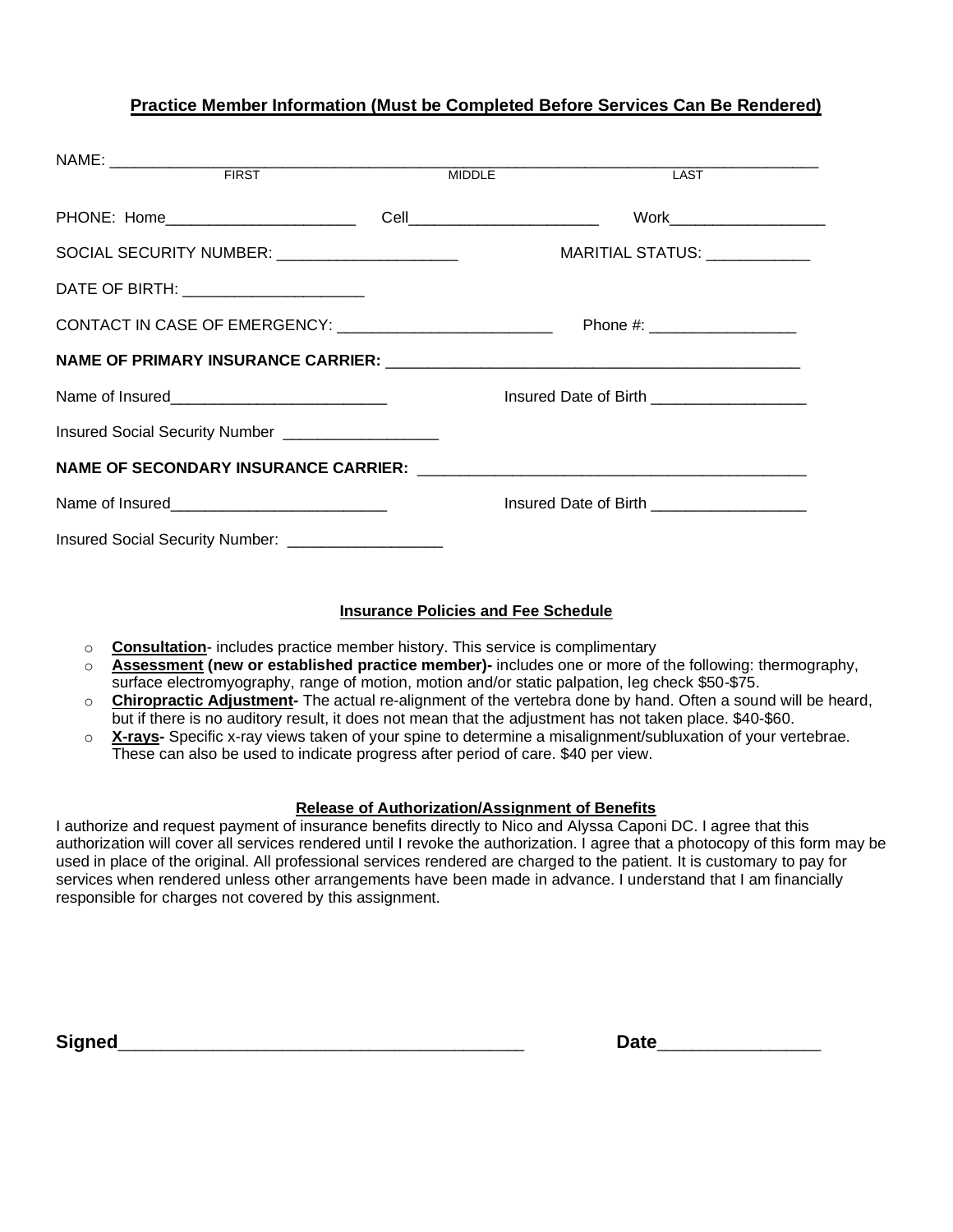#### **Terms of Acceptance**

In order to provide for the most effective healing environment, most effective application of chiropractic procedures, and the strongest possible doctor-patient relationship, it is our wish to provide each patient with a set of parameters and declarations that will facilitate the goal of optimum health through chiropractic.

To that end, we ask that you acknowledge the following point regarding chiropractic care and the services that are offered through this clinic:

- A. Chiropractic is a very specific science, authorized by law to address spinal health concerns and needs. Chiropractic is a separate and distinct science, art and practice. It is not the practice of medicine.
- B. Chiropractic seeks to maximize the inherent healing power of the human body by restoring normal nerve functions through the adjustment of spinal subluxation(s). Subluxations are deviations from normal spinal structures and configurations that interfere with normal nerve processes.
- C. The chiropractic adjustment process, as defined in the law of this jurisdiction, involves the application of a specific directional thrust to a region or regions of the spine with the specific intent of re-positioning misaligned spinal segments. This is a safe, effective procedure applied over one million times each day doctors of chiropractic in the United States alone.
- D. A thorough chiropractic examination and evaluation is part of the standard chiropractic procedure. The goal of this process is to identify any spinal health problems and chiropractic needs. If during this process, any condition or question outside the scope of chiropractic is identified, you will receive a prompt referral to an appropriate provider or specialist, according to the initial indications of the need.
- E. Chiropractic does not seek to replace or compete with your medical, dental or other type(s) of health professionals. They retain responsibility for care and management of medical conditions. We do not offer advice regarding treatment prescribed by others.
- F. Your compliance with care plans, home and self-care, etc., is essential to maximum healing and optimal health though chiropractic
- G. We invite you to speak frankly to the doctor on any matter related to your care at this facility, its nature, duration, or cost, in what we work to maintain as a supporting, open environment.

By my signature below, I have read and fully understand the above statements.

\_\_\_\_\_\_\_\_\_\_\_\_\_\_\_\_\_\_\_\_\_\_\_\_\_\_\_\_\_\_\_\_\_\_\_\_\_\_\_\_\_\_\_ \_\_\_\_\_\_\_\_\_\_\_\_\_\_\_\_\_\_\_\_\_\_\_\_\_\_\_\_

\_\_\_\_\_\_\_\_\_\_\_\_\_\_\_\_\_\_\_\_\_\_\_\_\_\_\_\_\_\_\_\_\_\_\_\_\_\_\_\_\_\_\_ \_\_\_\_\_\_\_\_\_\_\_\_\_\_\_\_\_\_\_\_\_\_\_\_\_\_\_\_

All questions regarding the doctor's objectives pertaining to my care in this office have been answered to my satisfaction. I therefore accept chiropractic care on this basis.

**(Signature) (Date)**

#### *Notice of Privacy Practices Acknowledgement*

I understand that I have certain rights of privacy regarding my protected health information, under the Health Insurance Portability & Accountability Act of 1996 (HIPAA). I understand that this information can and will be used to:

- 1. Conduct, plan and direct my treatment and follow-up among the multiple healthcare providers who may be involved in that treatment directly and indirectly.
- 2. Obtain payment from third-party payers.
- 3. Conduct normal healthcare operations, such as quality assessments and physicians certifications.

I acknowledge that I may request your NOTICE OF PRIVACY PRATICES containing a more complete description of the uses and disclosures of my health information. I also understand that I may request, in writing, that you restrict how my private information is used to disclosed to carry out treatment, payment, or healthcare operation. I also understand you are not required to agree to my requested restrictions, but if you agree, then you are bound to abide by such restrictions.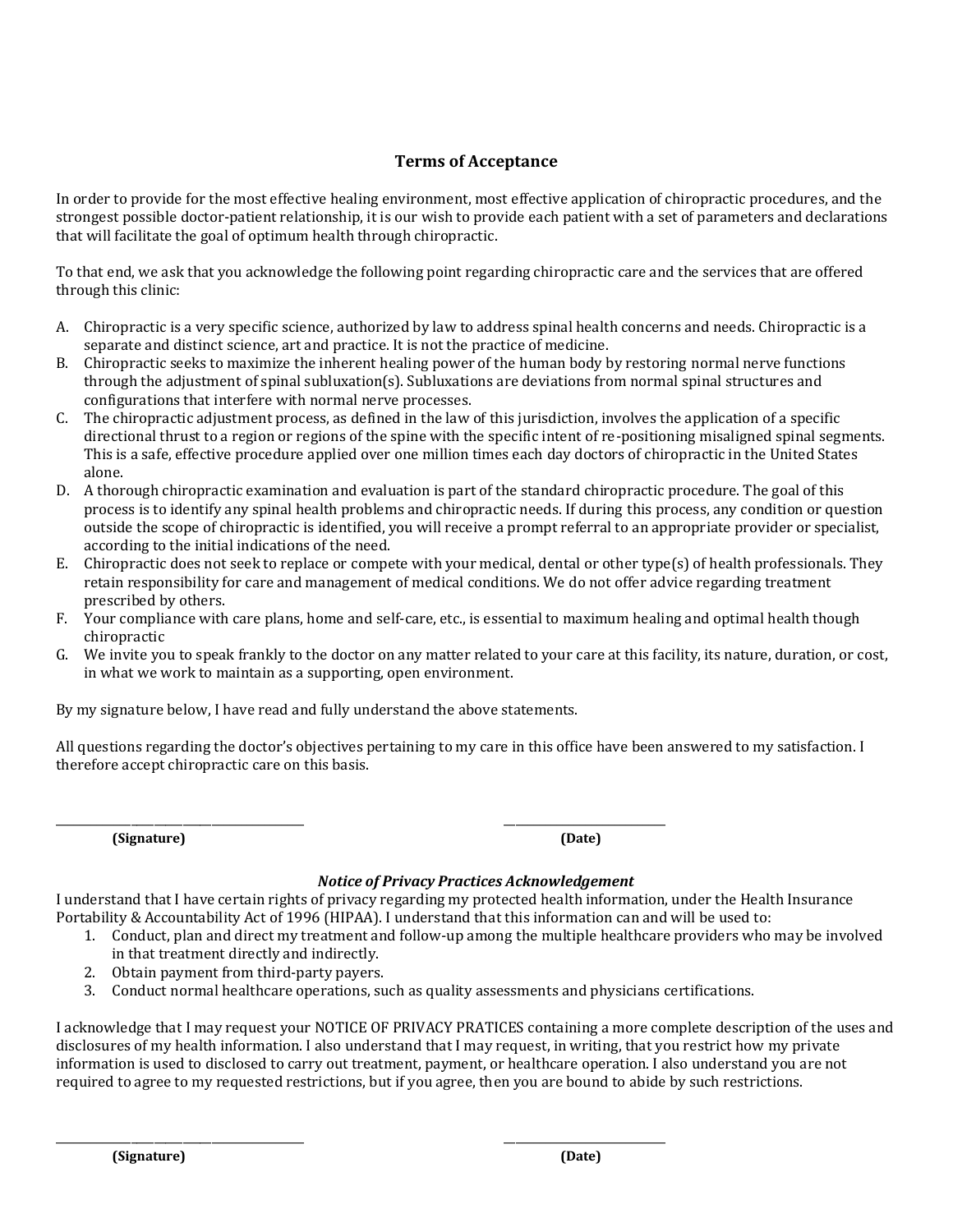### **INFORMED CONSENT FOR CHIROPRACTIC CARE**

CHIROPRACTIC CARE, LIKE ALL FORMS OF HEALTH CARE WHILE OFFERING CONSIDERABLE BENEFITS MAY ALSO PROVIDE SOME LEVEL OF RISK. THIS LEVEL OF RISK IS MOST OFTEN VERY MINIMAL, YET IN RARE CASES, INJURY HAS BEEN ASSOCIATED WITH CHIROPRACTIC CARE. THE TYPES OF COMPLICATIONS THAT HAVE BEEN REPORTED SECONDARY TO CHIROPRACTIC CARE INCLUDE: SPRAIN/STRAIN INJURIES, IRRITATION OF A DISC CONDITION, AND RARELY, FRACTURES. ONE OF THE RAREST COMPLICATIONS ASSOCIATED WITH CHIROPRACTIC CARE OCCURRING AT A RATE BETWEEN ONE INSTANCE PER ONE MILLION TO ONE PER TWO MILLION CERVICAL SPINE (NECK) ADJUSTMENTS MAY BE A VERTEBRAL INJURY THAT COULD LEAD TO A STROKE.

PRIOR TO RECEIVING CHIROPRACTIC CARE IN THIS CHIROPRACTIC OFFICE, A HEALTH HISTORY AND PHYSICAL EXAMINATION WILL BE COMPLETED. THESE PROCEDURES ARE PERFORMED TO ASSESS YOUR SPECIFIC CONDITIONS, YOUR OVERALL HEALTH AND IN PARTICULAR YOUR SPINAL HEALTH. THESE PROCEDURES WILL ASSIST US IN DETERMINING IF CHIROPRACTIC CARE IS NEEDED, OR IF ANY FURTHER EXAMINATIONS OR STUDIES ARE NEEDED. IN ADDITION, THEY WILL HELP US DETERMINE IF THERE IS ANY REASON TO MODIFY YOUR CARE OR PROVIDE YOU WITH A REFERRAL TO ANOTHER HEALTH CARE PROVIDER. ALL RELEVANT FINDINGS WILL BE REPORTED TO YOU ALONG WITH A CARE PLAN PRIOR TO BEGINNING CARE.

**I UNDERSTAND AND ACCEPT THAT THERE ARE RISKS ASSOCIATED WITH CHIROPRACTIC CARE AND GIVE CONSENT TO THE EXAMINATION THAT THE DOCTOR DEEMS NECESSARY AND THE CHIROPRACTIC CARE, INCLUDING SPINAL ADJUSTMENTS, AS REPORTED FOLLOWING MY ASSESSMENT.**

**PRINT PRACTICE MEMBER'S NAME HERE**

\_\_\_\_\_\_\_\_\_\_\_\_\_\_\_\_\_\_\_\_\_\_\_\_\_\_\_\_\_\_\_\_\_\_\_\_\_\_\_\_\_\_

**PRACTICE MEMBER'S SIGNATURE DATE**

*IF PRACTICE MEMBER IS A MINOR/CHILD, PARENT OR GUARDIAN MUST SIGN BELOW.*

\_\_\_\_\_\_\_\_\_\_\_\_\_\_\_\_\_\_\_\_\_\_\_\_\_\_\_\_\_\_\_\_\_\_\_\_\_\_\_\_\_\_ \_\_\_\_\_\_\_\_\_\_\_\_\_\_\_\_\_\_\_\_\_\_\_

**SIGNATURE OF PRACTICE MEMBER OR GUARDIAN DATE**

\_\_\_\_\_\_\_\_\_\_\_\_\_\_\_\_\_\_\_\_\_\_\_\_\_\_\_\_\_\_\_\_\_\_\_\_\_\_\_\_\_\_ **RELATIONSHIP TO MINOR/CHILD**

**WITNESS SIGNATURE (OFFICE STAFF) DATE**

\_\_\_\_\_\_\_\_\_\_\_\_\_\_\_\_\_\_\_\_\_\_\_\_\_\_\_\_\_\_\_\_\_\_\_\_\_\_\_\_\_\_ \_\_\_\_\_\_\_\_\_\_\_\_\_\_\_\_\_\_\_\_\_\_\_

\_\_\_\_\_\_\_\_\_\_\_\_\_\_\_\_\_\_\_\_\_\_\_\_\_\_\_\_\_\_\_\_\_\_\_\_\_\_\_\_\_\_ \_\_\_\_\_\_\_\_\_\_\_\_\_\_\_\_\_\_\_\_\_\_\_